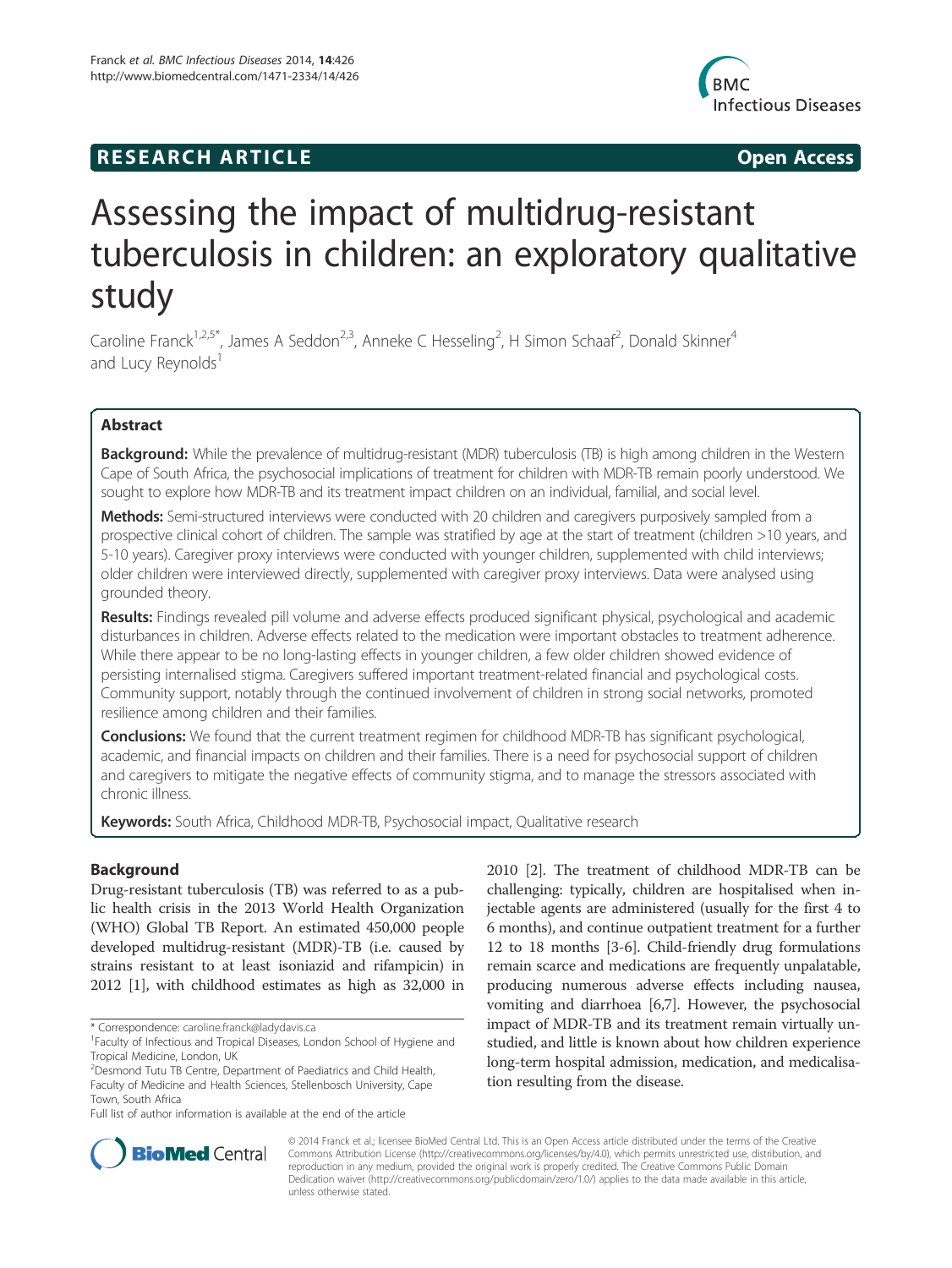A recent collection of children's stories from the global MDR-TB community described a number of psychosocial challenges faced by these children worldwide, including persisting stigma, abandonment, mental illness, and lack of financial, emotional and parental support [8]. As a result, we sought to obtain information concerning children's individual, familial, and social experiences of MDR-TB, with the aim of uncovering the impact of disease and treatment on their lives. To our knowledge, ours is the first study to use rigorous scientific tools to record, extract, analyse, and examine the experiences of children following treatment for MDR-TB. We anticipate that these study findings will provide a framework for future interventions in the management of childhood MDR-TB.

# Methods

# Setting and study population

This study took place in the Western Cape province of South Africa, one of the top MDR-TB high-burden settings worldwide [1]. Provincial government estimates from 2013 indicated between 450 and 600 incident cases of MDR-TB (adult and children) are diagnosed in this setting each year [9]. More generally, recent studies have documented an increase in MDR-TB in South Africa, including an increase in confirmed disease among children [10,11]. Health outcomes for these children are variable: a 2011 study indicated that 53% of 968 South African children and adolescents with drug-resistant TB were cured or completed treatment, while 24% died [12]. However, other reports show more than 90% cure or treatment completion [13].

The Western Cape province is comprised of two dominant ethnic groups: Black African and Cape Coloured (mixed race), who remain largely racially segregated across neighbourhoods and townships [14]. The study sample frame was comprised of a prospective cohort of 148 children referred to the Tygerberg Children's Hospital and Khayelitsha outreach clinics who were started on treatment for MDR-TB between  $1<sup>st</sup>$  January, 2009 and 31 $<sup>st</sup>$ </sup> December, 2010 [13]. Twenty children were purposively sampled from this frame to obtain variation in ethnicity, age and gender. Developmental considerations restricted the sampling frame to children at least 5 years of age at the start of MDR-TB treatment. Other exclusion criteria included: children residing over one hour's drive from the research facility, families who were untraceable, or children or caregivers who were not available for interviews.

# Data collection

Primary caregivers were contacted by a TB counsellor to obtain verbal consent allowing the child to take part in the study. The study rationale and objectives were explained to caregivers in their native language (isiXhosa/Afrikaans). To minimise the methodological challenges of interviewing children [15-17], participants were classified into two broad age strata. Older children, at least 10 years of age at the start of treatment, were interviewed directly, supplemented thereafter with caregiver interviews. Younger children, between five and ten years of age at the start of treatment, were interviewed by caregiver proxy, and subsequently directly interviewed. Interviews took place in participants' home or in the privacy of the researcher's vehicle. All interviews were assisted by a research counsellor acting as an interpreter for isiXhosa or Afrikaans-speaking participants, the two dominant local languages. Questions followed a semi-structured topic guide on the experience of diagnosis and treatment, with specific discussion following participants' narrative lead. Open data collection facilitated the emergence of themes put forth in participants' own narratives, and the subsequent generation of theory grounded in their accounts. The interpreter immediately translated participant responses for the interviewer, who could speak neither language. All original isiXhosa and Afrikaans interview recordings were later translated and transcribed by an independent translator so as to retain the highest degree of response accuracy. English recordings were transcribed by the first author. Data collection was terminated following evidence of approaching data saturation.

#### Data analysis

Transcribed interview data were analysed by the first author, using principles of grounded theory [18]. Coded categorical themes were internally validated by comparative analysis, whereby emerging themes were compared with similar trends in the same and different interviews. Memos were written to synthesise ideas and uncover thematic relationships across categories and between interviews. This process facilitated the recording of stages of analytical development, serving as a platform upon which to interpret the raw data and develop a comprehensive theory. Interviews were subsequently re-read for evidence of findings negating our theory. Finally, analyses were cross-checked with co-authors and colleagues familiar with the study context. This manuscript complies with the RATS guidelines for reporting qualitative research [19].

#### Ethical considerations

Signed informed consent was obtained from the parent/ legal guardian (caregiver) for their interview, as well as on behalf of the child. The child's written assent was obtained separately, where appropriate. Participants were assured of confidentiality and anonymity in written work. All voice files, transcripts, and consent/assent forms were safely stored in the research facilities. This study was approved by the Human Research Ethics Committee of Stellenbosch University, Western Cape, South Africa, and the Ethics Committee of the London School of Hygiene and Tropical Medicine, London, UK.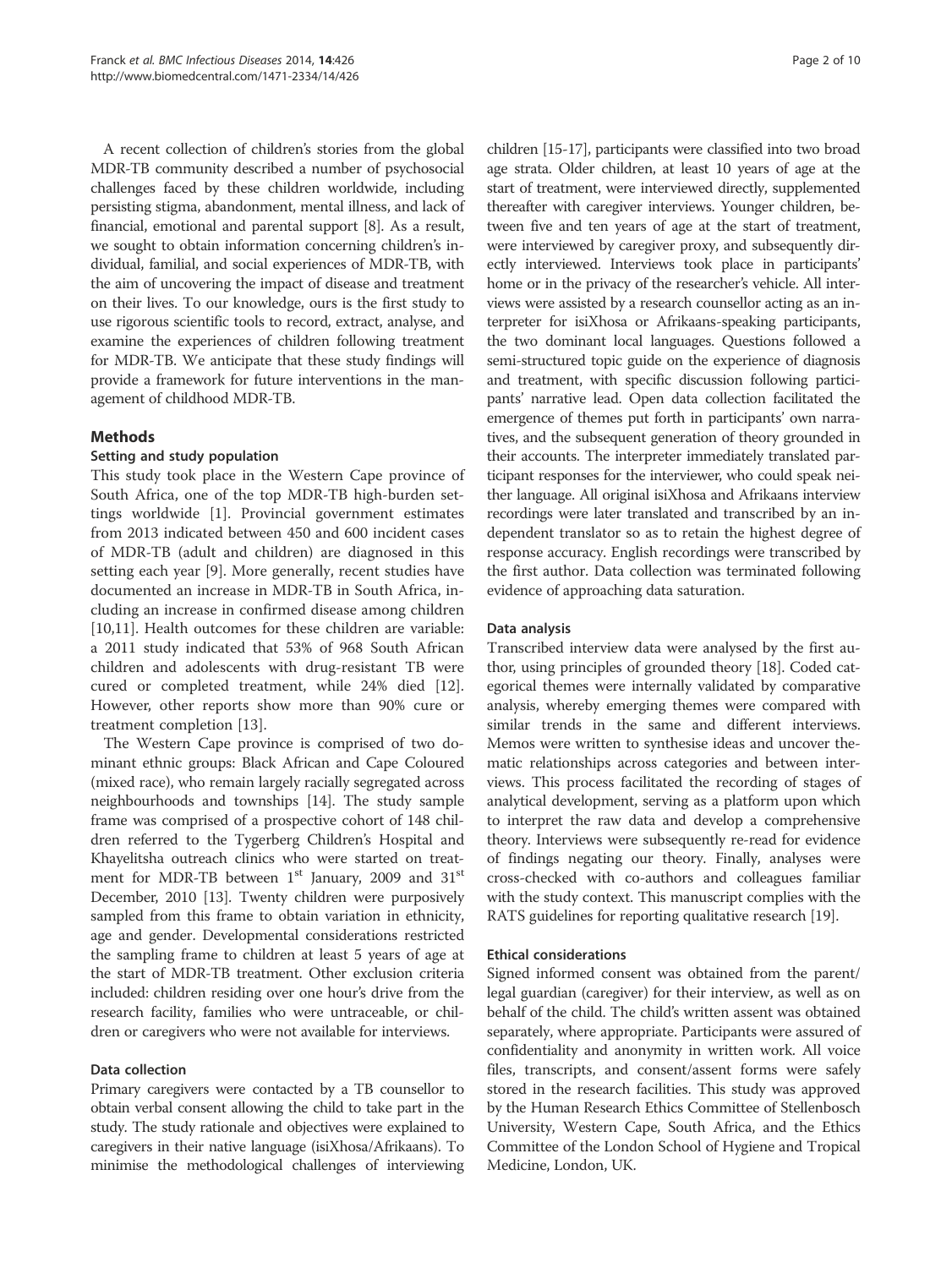## Results

A total of 36 children were identified who met the eligibility criteria, from which 20 children were purposively sampled (Additional file 1). The demographic characteristics of the children interviewed are summarised in Table 1. Of the caregivers contacted who declined to participate, reasons included unavailability during the study period, or time conflicts due to employment.

Three broad themes were identified in participants' narratives, including I) Problems with the clinical course of treatment, II) Relationships with the self, and III) Relationships with others. Themes and subthemes are presented and discussed within this framework.

## Problems with the clinical course of treatment Medications: adherence and adverse effects

The majority of respondents cited the large number of pills and their adverse effects to be the most challenging components of treatment.

The lot of pills. For a child, the pills are too big to swallow. (Caregiver, 11a)

They make me feel dizzy. […] And they made me feel pain in my stomach. (Child, 11b)

Oh, those drugs it is not for a child to use, […] because a child's system can't hold them. (Caregiver, 11c)

Sometimes when I smell the pills, I just feel like I must vomit. (Child, 11e)

Adverse effects coupled with exceptionally long treatment duration rendered adherence difficult, particularly among HIV-positive children concurrently taking antiretroviral therapy (ART) and treatment for MDR-TB.

You know, [my son] is having lots of pills now. HIV pills and MDR, it's too much. Even his MDR treatment is more than mine. (Caregiver, 14a)

[During 4 months] I was hiding my pills. They were not nice. (Child, 15b)

I thought to myself, 'my medication is becoming more and more, couldn't it be less?' Because the more it

| Participant age & identifier*                                  | Sex | <b>Ethnicity</b> | <b>HIV status</b> | Duration of hospital admission |
|----------------------------------------------------------------|-----|------------------|-------------------|--------------------------------|
| Younger children (age 5-10 years at start of MDR-TB treatment) |     |                  |                   |                                |
| 7a                                                             | F   | <b>Black</b>     | Negative          | 3 months, 6 days               |
| 7b                                                             | F   | Black            | Positive          | <b>NA</b>                      |
| 8                                                              | F   | Coloured         | Negative          | 5 months, 21 days              |
| 9a                                                             | F   | Black            | Positive          | 7 months, 5 days               |
| 9b                                                             | F   | Coloured         | Negative          | <b>NA</b>                      |
| 10                                                             | F   | Black            | Positive          | 5 months, 9 days               |
| 11a                                                            | F   | Coloured         | Negative          | <b>NA</b>                      |
| 11 <sub>b</sub>                                                | F   | Black            | Negative          | 5 months, 7 days               |
| 11c                                                            | F   | Coloured         | Positive          | 13 months, 4 days              |
| 11d                                                            | F   | Coloured         | Negative          | 4 months, 1 day                |
| 11e                                                            | F   | Black            | Negative          | 4 months                       |
| 12                                                             | F   | Coloured         | Negative          | 3 months, 18 days              |
| Older children (age ≥10 years at start of MDR-TB treatment)    |     |                  |                   |                                |
| 14a                                                            | M   | <b>Black</b>     | Positive          | 3 months, 24 days              |
| 14 <sub>b</sub>                                                | M   | <b>Black</b>     | Negative          | 6 months, 28 days              |
| 15a                                                            | M   | <b>Black</b>     | Positive          | 19 months, 25 days             |
| 15 <sub>b</sub>                                                | M   | Black            | Positive          | 4 months, 27 days              |
| 15c                                                            | M   | Coloured         | Negative          | 2 months $†$                   |
| 17a                                                            | F   | Coloured         | Positive          | 8 months, 3 days               |
| 17 <sub>b</sub>                                                | F   | Coloured         | Negative          | 1 month, 18 days               |
| 17c                                                            | M   | Black            | Positive          | 1 month, 28 days               |

Abbreviations: F Female, HIV Human immunodeficiency virus, M Male, MDR Multidrug-resistant tuberculosis, NA Not admitted, received outpatient treatment. \*Unique identifiers were assigned to all participants. For example: "7a" refers to Child age 7, participant "a." Ages are reported at the time of interview. †Self-reported: admission/discharge dates unavailable.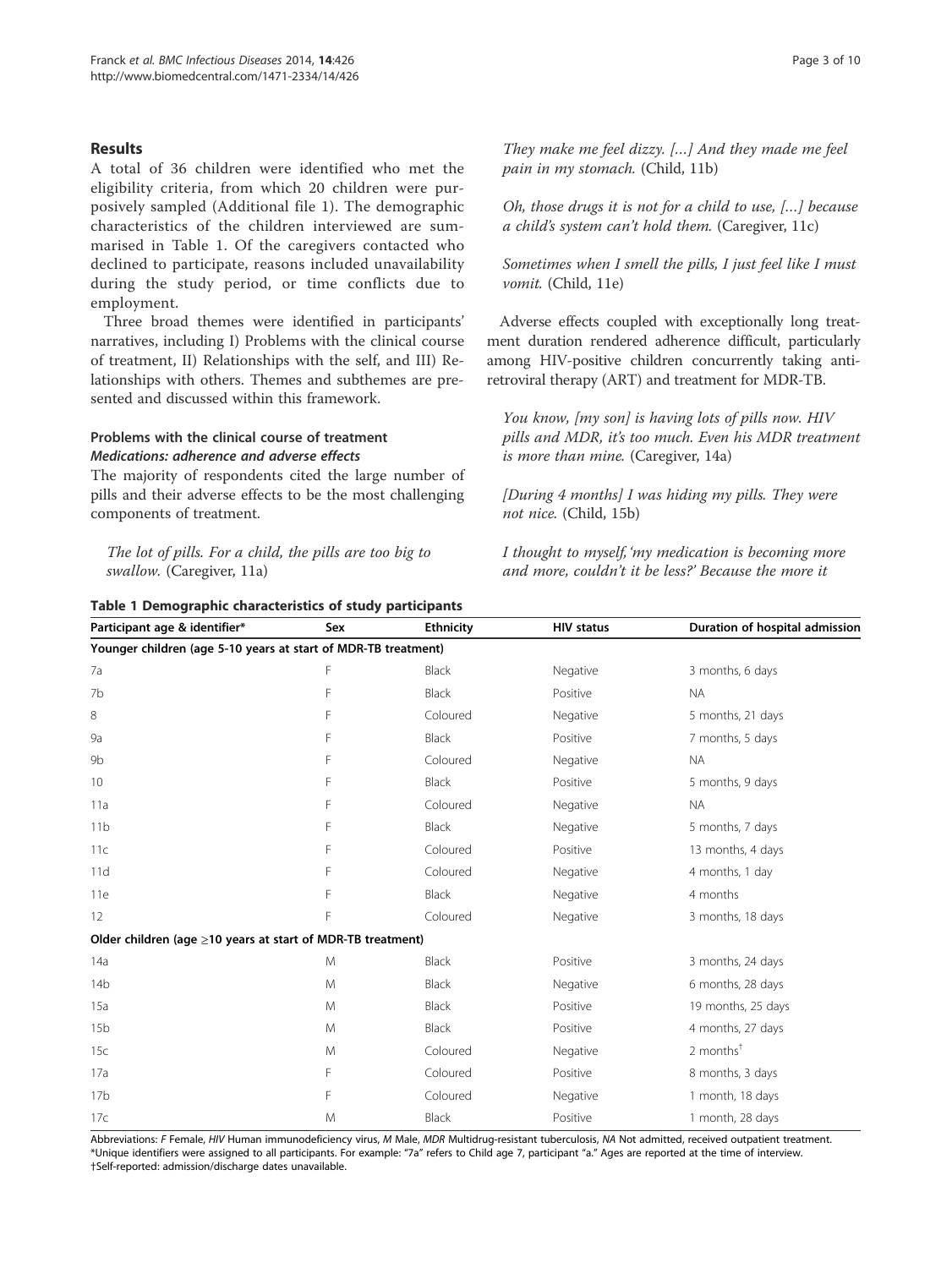became, the lazier I became in taking them. I know they are going to make me better, but I'm just tired of [pills] because I have been taking [ART] from a young age, as young as 3 years old until now. (Child, 17a)

I was not taking my pills. […] They were bitter and they made me vomit. (Child, 17c)

The challenges of medical treatment were also felt by caregivers, who reported frequent struggles to obtain children's cooperation:

"It was a fight when it came to the pills, every day." (Caregiver, 11a)

# Academic impact

Children had access to in-hospital schooling during their admission to Brooklyn Chest or Tygerberg hospitals. When asked what they found most challenging following their return to a normal academic institution, a few children cited difficulties related to prolonged absenteeism.

They have classes [at Brooklyn Chest Hospital (BCH)], but it's not the same as normal school. I didn't get used to the longer days, because at BCH classes were 2 hours. At school it's much longer, so that was hard. The workload changed as well. But other than that it was fine. (Child, 17b)

[What was most difficult was] when I started reading again, because I couldn't read Afrikaans [anymore]. (Child, 12)

Caregivers cited the challenges of children attending school when experiencing adverse effects from the medication.

Those tablets were making him very, very dizzy. I was worried in the morning when he must go to school, you can see he is dizzy. (Caregiver, 14a)

When the schools were closed she could eat her treatment and then relax a bit, but there was no time for that when she had to go to school. Those were the times she would vomit." (Caregiver, 11e)

Children who were made to repeat the same academic grade found it easier to avoid questions in a new peer group, whereas those who joined their old classmates in the next grade faced more intense questioning and speculation.

When she went back to school, everyone was pointing now. "There's the girl that's been out of school for 6 months." (Caregiver, 11a)

The hardest part about going back to school was that my friends were not going to ask me where I was and why I was out of school for so long. If I had to tell them the truth then their attitude towards me would change. (Child, 17a)

A few caregivers used the term "slow" to describe a change in the child's academic abilities, or even more generally, their intellectual capabilities.

[A]fter that treatment she forgets everything. […] I'm worried because when she did grade one before she went to hospital, she was so clever, very, very brilliant. (Caregiver, 9a)

She is a bit slow, she is not doing well at school anymore so next year she is going to another school. I think [her old friends] have noticed she is different, because she does not play with the big children, she plays with the small children. (Caregiver, 11c)

The school was calling me, she was very slow at her work. (Caregiver, 11d)

While no cause was identified for this trend, decreased academic performance and behavioural changes may be attributed to a range of factors, including adverse effects from medications, and the difficulty of returning to the pace of a normal academic curriculum.

#### Financial impact

The financial impact of treatment on families was a dominant theme. The most frequently cited expenditures included travel to hospital and food-related expenses.

Sometimes it would be hard in terms of food, and then I would not be able to give her the pills […] because the pills would just sit in the stomach. (Caregiver, 7b)

It was very difficult for us when she got TB because we can't give her the food we eat, you see. […] Sometimes the bread must have peanut butter, it must have jam, must have a little bit of cheese—I can't, I haven't got money. (Caregiver, 10)

We didn't plan on this thing and now it's out of our budget. It's taxi fare, and it's staying in hospital… (Caregiver, 11a)

Treatment-related expenditures were frequently compounded with a loss of family income.

At the time I found out about [my child's] condition I was working, but then I lost my job while I was looking after her in the hospital. (Caregiver, 7a)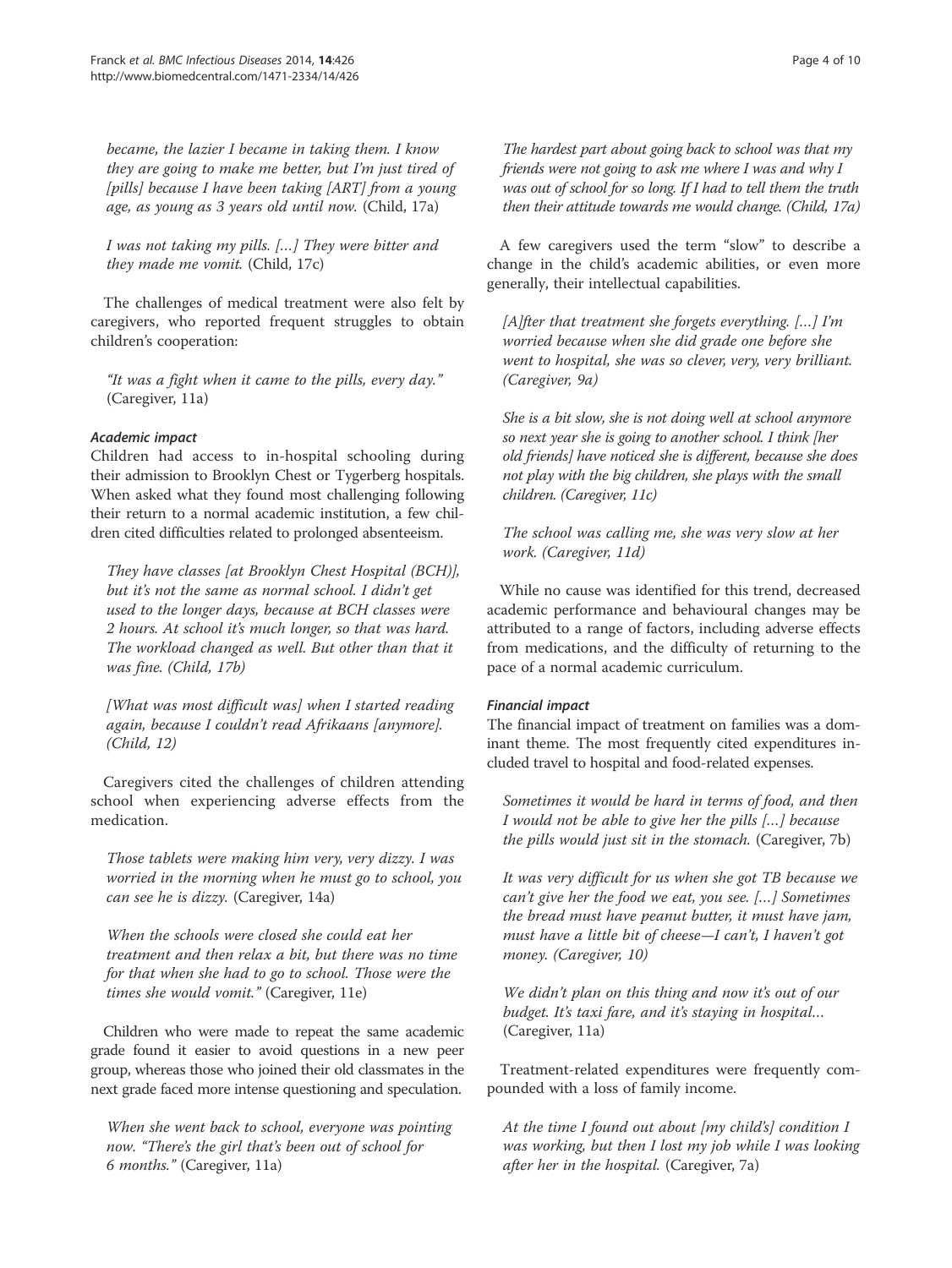When she was [in hospital] it was so suffering. […] Because I wasn't working, my daughter was not working, then we were travelling with the transport. (Caregiver, 11b)

The doctor also booked me off [of work] because [I also had TB and] I might infect other people. (Caregiver, 14a)

Some respondents cited government grant payments as helpful in offsetting the financial costs of treatment, whereas others believed them to be insufficient.

When [the child was in hospital], the social worker came to talk to me so I told her I went to cash loans to borrow money, so I have to bring that money back when I get my grant. […] Everything has gone back to normal [now]. (Caregiver, 9a)

It's only [my] husband that is working. [...] One child each gets R280, that is the "All Pay" [government grant], and then it is the husband's salary. Then it is all the expenses that we have, you see. (Caregiver, 8)

 $[T]$ here came a time when we had to re-apply for [the child's] grant. Then [the] money was finished, so then my mother helped me. (Caregiver, 14b)

While a minority of respondents claimed they had been deemed ineligible for grant payments, it was not clear to them why these had been denied.

# Relationships with the self

# Impact on self-perception

As evidenced from their ambitious future career aspirations, most children experienced no negative treatmentrelated impact on their sense of perceived self-efficacy.

[Fashion] modelling. (Child, 11b)

I will finish school, then I will go to college and after college I want to work. (Child, 11d)

I want to play soccer. (Child, 14a)

I want to be a doctor. […] I saw that doctors help people, they even helped me when I didn't know if I was going to live. (Child, 15a)

When asked whether TB had changed them, or their life, in any way, most respondents reported no lasting change.

No, nothing [has changed]. (Child, 14a)

Not much has changed actually. I used to swim a lot. I don't swim as often but I still like swimming and it

doesn't feel different. I run out of breath more easily now, but other than that everything is fine. (Child, 17b)

Respondents evidenced little self-blame for having contracted MDR-TB.

How can [my son] not get TB because of the way he is [child is cognitively impaired] and the place we are living in? (Caregiver, 14b)

I just accepted it. […] I asked myself who I got it from [...] but then I would answer myself by saying that maybe I got it here because the place is dirty. (Child, 15b)

I was sad because I'd started school, obviously when I went back I would have lots of work to catch up on, but other than that, nothing. […] I didn't feel like it was my fault. (Child, 17b)

A minority of respondents acknowledged a persisting negative change in demeanour following TB treatment.

I would say that my attitude has changed because when I had completed my treatment I was rude to everyone. […] I'm alone most of the time, I only have this one friend who also has TB, I just decided to befriend her. (Child, 17a)

He changed now, when he came back from [the hospital]. [...] He is now a difficult child. (Caregiver, 17c)

Overall, older children and adolescents appeared to have internalised their condition to a greater extent than did younger children.

#### Relationships with others Disclosure of disease

Disclosure of MDR-TB status revealed four dominant themes: selective, open, secondary, and no disclosure. Most respondents expressed selective disclosure attitudes.

I told [some friends] that I have something in the air. (Child, 11b)

I did tell some of [my friends] but not all of them. (Child, 15a)

The people at home they know, and the lady who is my next-door neighbour, she is the one person who knew [my child] had TB. (Caregiver, 7a)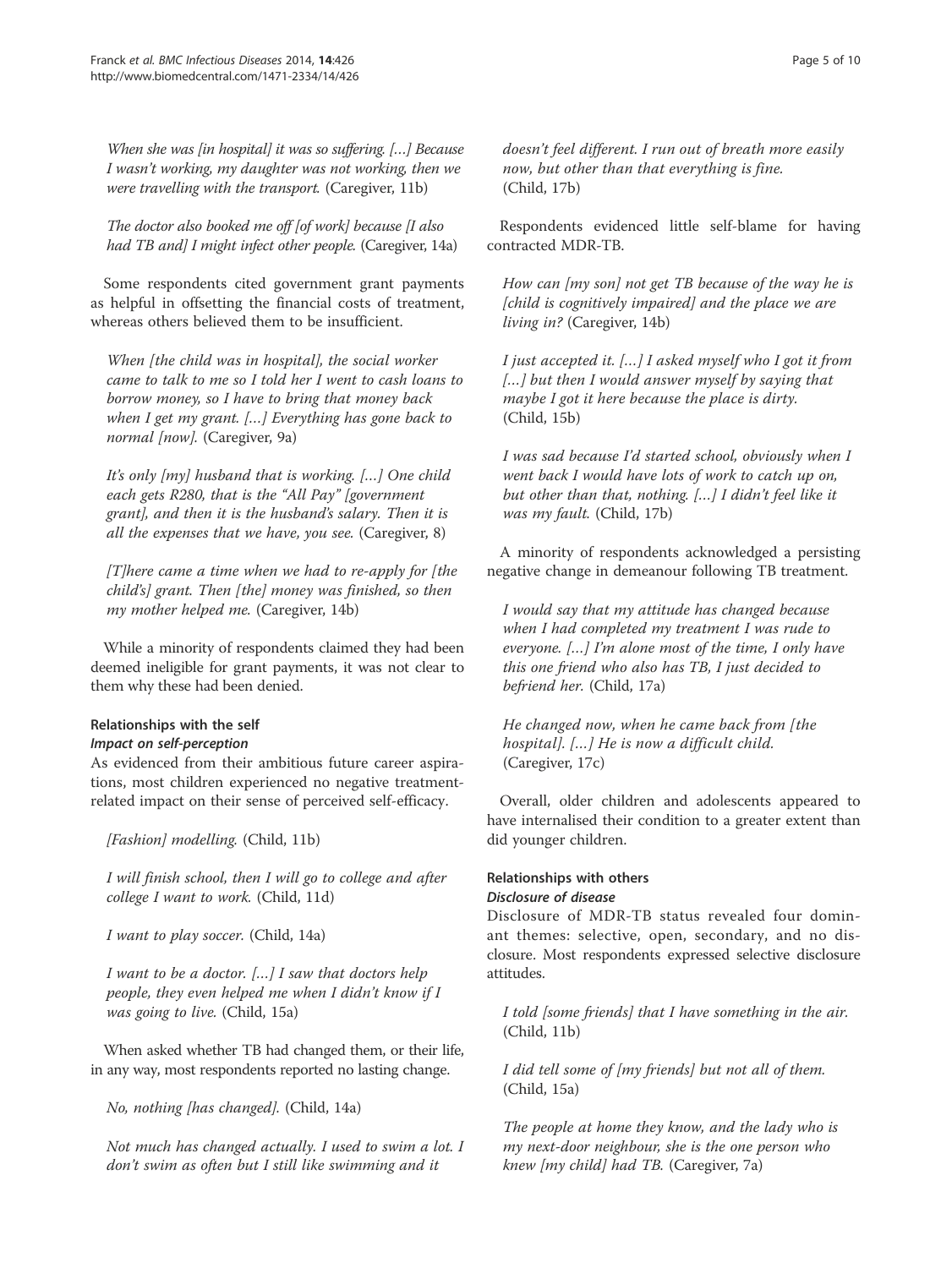Some respondents felt community disclosure to be more problematic than disclosure in school.

It's only *fin our community]*, the complaint is only here by us but at school I didn't get complaints from her. (Caregiver, 11d)

In my class they wrote a letter telling me to take my pills when the doctor gives them to me. [But I did not tell anyone else] because they are going to talk about me here in the street, and that would hurt my feelings if they talk about me. (Child, 14a)

A minority expressed liberal attitudes towards open disclosure.

You know, my community [has disclosure issues]. But I am very open-minded, and my family is very open-minded, so as a result, it didn't bother us much [that everyone knew]. (Caregiver, 17b)

Yes I told  $[my$  friends].  $[...]$  [They] would ask me why I'm taking my medication, I would then tell them that I have TB, they then said ok. […] They were the same [after TB], nothing changed. (Child, 17c)

One parent reasoned it was imperative to discuss children's illnesses among friends, "because we were a group," (Caregiver, 9b) suggesting a collective responsibility to protect the community from disease. Anecdotes of inadvertent, secondary disclosure were not uncommon, particularly as a consequence of clinic visits.

The neighbours know. They asked because they could see her going to the clinic all the time. (Caregiver, 7b)

You come to the day hospital, all the people are sitting together, now everyone can see you are coming there to wear a mask. It's not private, all those people know your business now. (Caregiver, 11a)

They see we go [to the clinic] and then they want to know where we are going, and the people see you walking over the fields… They know. (Caregiver, 11d)

In the mornings I would be late for class if I had to go to the clinic first. […] I also did not want to go in the afternoons because then everyone would be at the clinic. (Child, 17a)

Still other respondents avoided disclosure entirely, choosing to keep such knowledge private.

It's very hard for me to tell some of  $[my]$  friends, because at the end of the day they will talk things to him. (Caregiver, 14a)

I really do not feel comfortable discussing it with kids my own age because you cannot predict what they might do. They could tell other people then I would look like the bad one, and as soon as people who do not have TB start talking about TB, like in my class for example, then I would feel uncomfortable and guilty. (Child, 17a)

In the words of one concerned mother, "Here in these flats, you can't get sick." (Caregiver, 11d) The caregiver did not elaborate her statement further, suggesting only that gossip was a serious problem in her community.

# Stigma and fear of infection

Public stigma and a fear of being infected with MDR-TB were frequently cited as drivers of respondents' reluctance to discuss TB status. However, only a few participants reported experiencing enacted stigma.

She always says that the kids tease her sometimes […] [They call her] "half lung" and "you sick" and so on. (Caregiver, 8)

[The neighbourhood children] call me names and they hit me and stuff like that. [They would say] 'TB thing, just go away.' They think I'm going to infect them. (Child, 12)

Generally, social distancing was limited to the child perceived to be infectious. Lack of education about TB infectivity was cited as the underlying cause of stigma.

[Some] children don't understand. And their parents don't understand. Because everybody knows about this sickness. Sometimes, years before the treatment, the people were scared somebody [would] come next to them. (Caregiver, 10)

We live in a community that's not very educated about anything here. So it's like, I keep my child here and you keep your child there. (Caregiver, 11a)

One parent challenged this stigma by educating her community about TB treatment.

I told [parents in the community] that it is not dangerous because she is on treatment. Yes, I even told them their cousins stayed with them so there is nothing wrong, they live in the same house eating the same food with the same dishes and spoons. (Caregiver, 9a)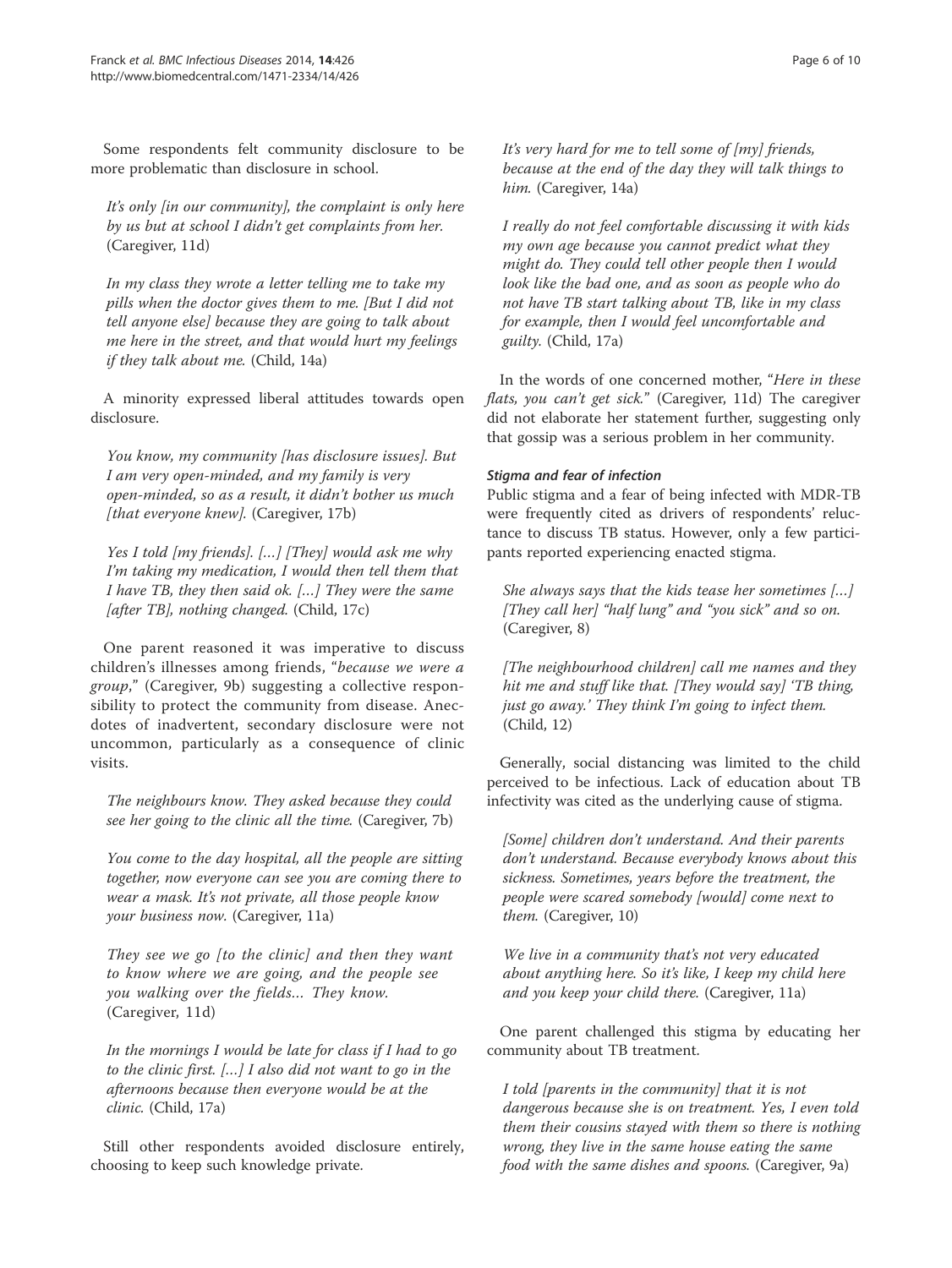Another parent shared similar information with her child's peers.

I talked to [her friends] and I said, "You don't get TB when you are on treatment, if you are off treatment  $[or]$  you don't take your treatment, then you get TB." (Caregiver, 11d)

Promisingly, few respondents cited persisting stigma once it was clear that children were no longer infectious.

Before she even finished treatment, everything was back to normal. (Caregiver, 11a)

I talked to [my friends] and then when I coughed, they would just say, 'Keep your hand in front of your mouth.' They're like normal [now]. (Child, 11d)

Among children who disclosed their TB status to their peers, only one reported still experiencing stigma after TB treatment.

#### Relationships within the family

The impact of treatment on family relationships was varied, ranging from the dissolution of marriage to an increase in family intimacy.

[My husband and I] argued because I stayed at the hospital for a very long time and he felt like I cared more about the child than I did for him. Then he left, and then everything was my responsibility. (Caregiver, 15a)

You could really see that [my children] grew closer together, in fact the whole family at the time. (Caregiver, 17b)

Another caregiver refused to answer questions about impact on family relationships.

I don't want to talk about these things, really I don't want to talk. (Caregiver, 11d)

Family support was also evident, particularly with respect to fulfilling the demands of childcare.

[The child's mother] was very sick, she also had TB and she slept a lot and did not have the strength to get up and take care of the kids, so then my other sister helped them out a lot. (Caregiver, 8)

The whole family was very supportive; they supported me every time I must go to the hospital, they ask, "Can I take you?" and the one can go to work or so. (Caregiver, 9b)

My daughter would come [visit her sister in hospital] every evening from work, my son was studying at the time but he would also [visit her]. (Caregiver, 17b)

Overall, respondents whose stories evoked the involvement of multiple family members during the child's treatment period appeared better able to share the burden of illness relative to caregivers without such support.

#### Health costs to family members

Although self-reported adverse psychological effects among caregivers were relatively infrequent, these were particularly acute among those who had sustained previous trauma.

When [my daughter] became ill, it seemed like I was also going down […]. It felt like my body just couldn't take it anymore, because my [other] baby passed on because she had diarrhoea […]. Everything was too much for me. (Caregiver, 11c)

I was very sad because I lost a daughter to leukaemia, and now my husband got extremely drug-resistant TB [XDR-TB], and my baby got TB, and a lot of things go wrong. (Caregiver, 11d)

An elderly caregiver reported similar psychological stress and ensuing adverse health effects.

I was very upset, I didn't feel right, I got sick myself. [...] I'm diabetic and have high blood pressure. I was worse by the time she was sick. (Caregiver, 9a)

For some, caring for a chronically ill child was accompanied by feelings of guilt.

There were times that the [four] kids [at home] had to sleep alone, and the father was working and I had to ask other people to look after them, so I couldn't be there for them. I was torn up. (Caregiver, 11a)

In spite of their own struggles however, caregivers frequently prioritised the child's wellbeing above all else.

I said [to my son], "Yes, I will visit you [in hospital] because I love you, ever since I am a mother for you. I make everything for you, don't worry." (Caregiver, 14a)

I did everything possible for [my daughter]. […] They would give me the medication and I would administer. I would bathe her, all of that. (Caregiver, 17b)

#### Mitigating effect of social support

Children admitted to hospital were allowed to return home every second weekend, so as to minimise interference with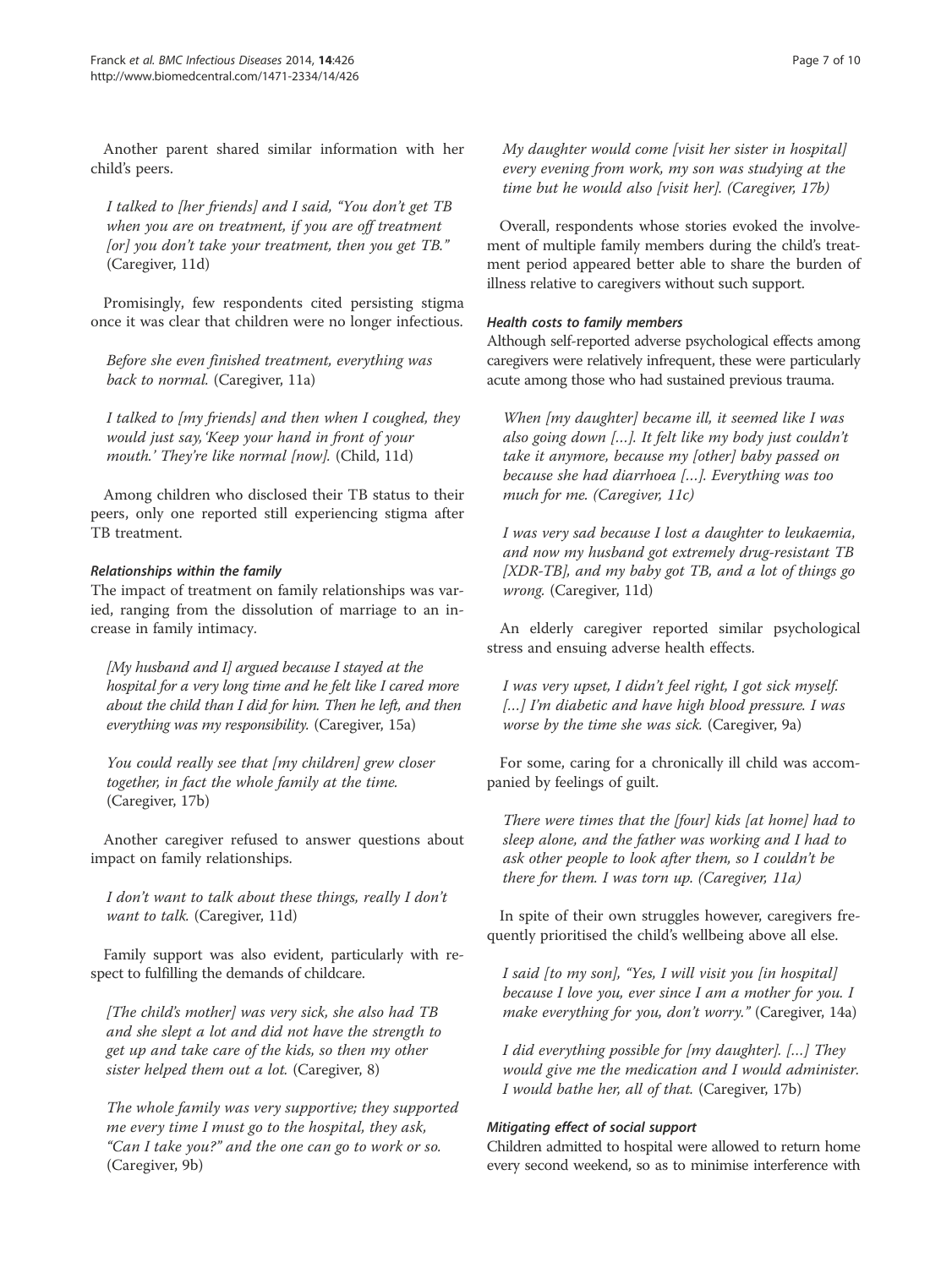the injection schedule, and appeared to draw great comfort from their continued inclusion in familiar social networks.

After a month, [the hospital] gave [my child] to me on weekends, and they also taught me the right way of giving her pills. (Caregiver, 9a)

Every second weekend [my friends came to see me] when I came home from hospital. (Child, 12)

[Her friends at school] missed her, the children made cards for her. (Caregiver, 12)

On my  $16^{th}$  birthday my aunt and her church people came and they also brought along some sweets for me. [...] I was so happy to see them because I never thought that they would visit me. (Child, 17a)

Furthermore, internalised stigma was reduced when children learned of individuals whose social status challenged the negative associations of people who develop TB disease.

I said to [my brother] "you are not shy [about taking TB treatment]!" The girls go crazy over him. He would then ask why he should be shy, because there are a lot of gangsters who are sick who go to the clinic as well. So then when he takes his tablets I would take my tablets as well. (Child, 17a)

Teachers took on supportive roles for both children and caregivers, including helping to monitor the child at school and administer treatment.

I had to involve the teacher in school as well, and then she would drink [her pills] with the teacher […]. So me and the teacher had to communicate with each other on a regular basis. (Caregiver, 11a)

Oh the school, they really did support us, all the way. (Caregiver, 11d)

[T]he teacher phoned her twice a week just to find out how she's doing. (Caregiver, 12)

[The children in school] started making fun of [my child] and the teacher told her, "Just ignore them." Afterwards she had a chat with [the children] and told them what MDR-TB is all about. (Caregiver, 12)

My teacher phoned [the hospital] from his classroom. I cried on that day because I missed my classmates and I missed everyone at home. (Child, 17a)

Teachers' attentiveness to children and caregivers' needs was conducive to both emotional and social rehabilitation, as well as to facilitating the management of at-home care.

# **Discussion**

This exploratory study revealed that children's experiences of MDR-TB treatment were heterogeneous. Importantly, the key findings emerging from the present study echo the stories of children affected by MDR-TB worldwide. A recently published collection of 30 stories of children affected by MDR-TB from 30 different countries revealed the critical need for a comprehensive approach to MDR-TB treatment [8]. In addition to the urgent need for improved diagnostics and child-friendly TB drug development, these stories demonstrate that psychosocial support interventions including pain management, hearing tests, nutritional support, and travel allowances are equally instrumental to positive health outcomes for children and their families.

Findings from the current study confirmed what is known about TB treatment: pills are unpalatable and excessive in number, and adverse effects are highly disruptive, producing little incentive for children to remain adherent to treatment [7,20]. Furthermore, medications frequently produce acute academic disruptions, sometimes persisting beyond the termination of treatment. In particular, some children may be at higher risk of experiencing cognitive treatment-related adverse effects, including various psychiatric disorders [21,22]. These may in turn have consequences for the child's long-term academic and social reintegration. Brief psychosocial screenings would help identify those children at risk prior to the start of MDR-TB treatment.

Similarly, assessments of caregivers could also identify individuals at risk of experiencing pathological stress, anxiety, or depression. While most respondents did not report changes in family relationships, a minority highlighted acute distress, including spousal separation. Research has shown that caregivers may experience high levels of disability-related stress resulting from the strain of dealing with a chronically ill child [23]. This was evident in caregivers' accounts of their own physical and mental health struggles, which were frequently aggravated during the child's illness. In turn, children's psychological vulnerability is especially pronounced when parents suffer from poor health or emotional distress [24]. As caregivers almost always accompany children to medical appointments, health professionals could use this setting to assess the presence of stressors which may impact on caregivers' well-being and management of childhood illness [25].

Virtually all caregivers reported financial difficulties resulting from treatment-related expenditures. Despite financial distress however, most caregivers paid regular visits to children in hospital. Currently, all TB treatment (including treatment for MDR-TB) and hospitalisation is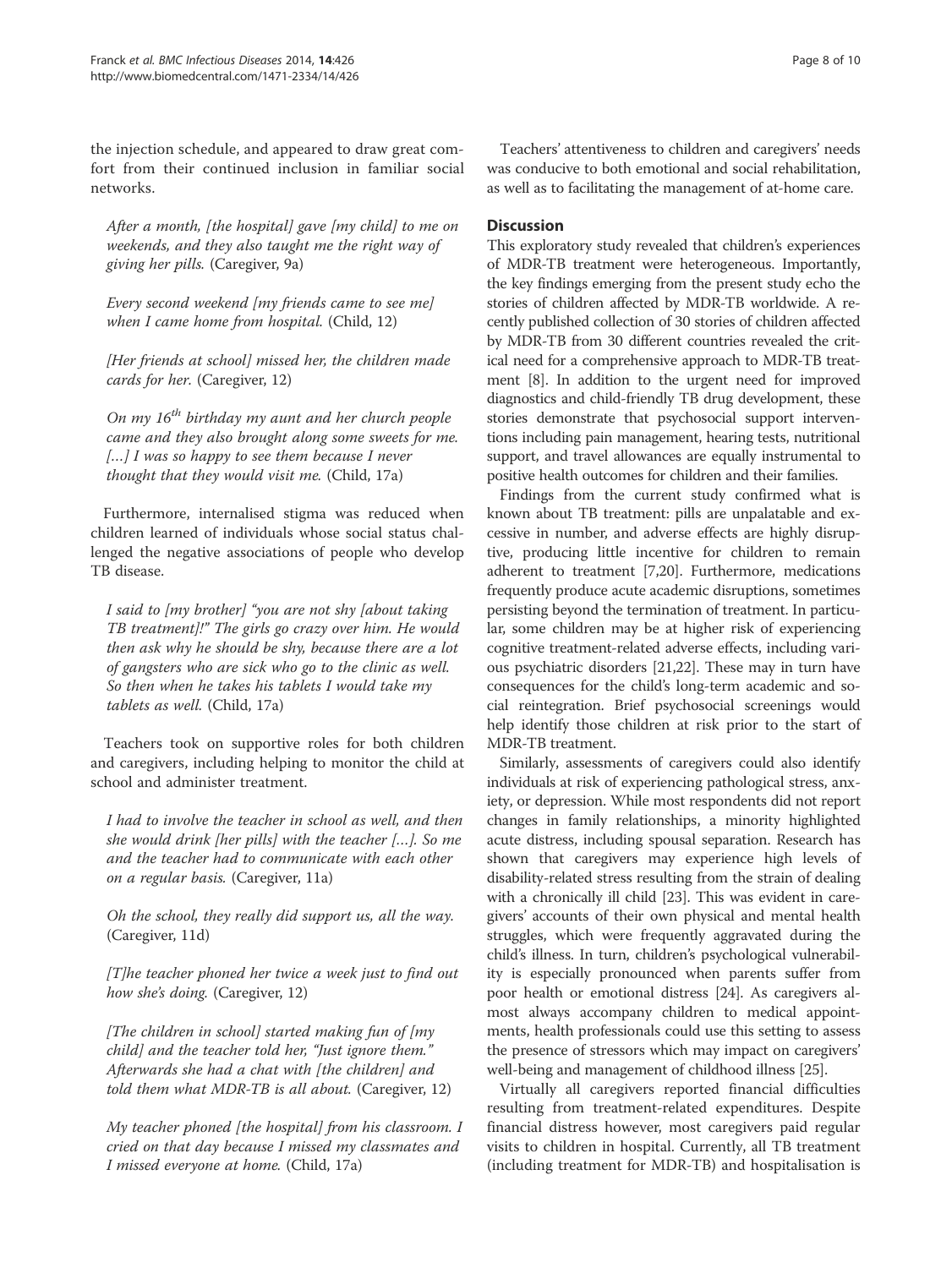free of charge for all public sector patients in South Africa. In addition, government grants offer child support payments (Totalling R280 [USD 26] per month in 2012) to couples earning a combined salary of less than R5,600 (USD 524) per month, or to single parents with a salary of less than R2,800 (USD 263) per month [26]. This grant is available to parents for each child under 18 years of age. If a child is unwell, however, family expenditures can exceed support payments, particularly if caregivers are unemployed. Caregivers who qualify for grants are informed by social workers at both Tygerberg and Brooklyn Chest hospitals; however, it is unclear what proportion of respondents in this study had access to grant payments, or whether any remained unaware of their existence.

In agreement with our findings, a recent systematic review on the pathways of TB stigma revealed the most common cause of stigma to be the perceived risk of transmission to vulnerable individuals [27]. While knowledge interventions are especially effective against such instrumental stigma [28], interventions must simultaneously guard against inadvertently contributing to an increased fear of infection due to the prevalence of self-protection messages [29]. Given its protective function, education interventions could reduce instrumental stigma, but are unlikely to eliminate it altogether. Interventions should therefore aim to target stigma that is unjustified in terms of self-protection, including the avoidance of a child who is no longer clinically infectious.

With the exception of a few adolescents who displayed signs of internalised TB stigma, most children did not appear to suffer lasting adverse effects. Importantly, children who did not internalise stigma also tended to experience strong community, family, and peer support. Some evidence suggests that involving role models in TB discourse could further guard against self-stigma, for instance, by elevating respected public figures who survived TB disease. Research originating from the Eastern Cape revealed that few citizens were aware such figures included Nelson Mandela and Desmond Tutu [30]. In addition, a recent study found that schoolchildren in high-burden TB settings were key players in the broader communication of TB information [31]. Schools should therefore encourage classroom discussions of TB stigma, its consequences, and provide resources to which children could turn for psychosocial support.

This study has several potential limitations. Time constraints restricted the sampling strategy to participant availability. The use of an interpreter may have resulted in information omissions and misinterpretations. Additional limitations included the use of caregiver proxy interviews to substantiate children's experiences. All participants may have been subject to interviewer and recall bias, with the potential for additional bias resulting from the demand

characteristics of the research setting: children's desire to please may sometimes outweigh their desire to be truthful. Lastly, the interviewer's association with a research organisation could have reduced participants' willingness to express criticism towards health care workers or medical treatment.

#### Conclusions

The current treatment regimen for MDR-TB is problematic in terms of its duration, complexity, and the adverse events associated with medications. Although there appear to be no long-lasting effects in younger children, they, like all children, would strongly benefit from a shorter, more manageable treatment regimen. Finally, there is a need for psychosocial support of both children and caregivers to mitigate the potential negative effects of stigma, and help them manage difficulties related to disclosure. Multi-level interventions should aim to provide a framework of support for children and their families, beginning at the time of diagnosis and continuing into the child's outpatient treatment.

# Additional file

#### Additional file 1: Inclusion of eligible participants.

#### Competing interests

The authors declare that they have no competing interests.

#### Authors' contributions

CF carried out the interviews, analysed and interpreted data, and drafted the manuscript. JAS conceived of the study, participated in its design and coordination, and helped draft the manuscript. ACH, HSS, and DS helped with data interpretation, contributed significant intellectual content, and helped draft the manuscript. LR supervised the execution of the project, helped with data interpretation, and contributed to manuscript drafts. All authors read and approved the final manuscript.

#### Acknowledgements

We would like to thank Ms. Zingiwe Mramba, Ms. Klassina Zimri, Ms. Pearl Boks, and Mr. Wayne Green for their help with data collection and interpretation. We also thank Ms. Thabisa Maphiri for her aid with interview transcription and translation.

#### Disclosures

The authors have no disclosures.

#### Author details

<sup>1</sup> Faculty of Infectious and Tropical Diseases, London School of Hygiene and Tropical Medicine, London, UK. <sup>2</sup>Desmond Tutu TB Centre, Department of Paediatrics and Child Health, Faculty of Medicine and Health Sciences, Stellenbosch University, Cape Town, South Africa. <sup>3</sup>Department of Paediatric Infectious Diseases, Imperial College London, London, UK. <sup>4</sup>Unit for Research on Health & Society, Faculty of Medicine and Health Sciences, Stellenbosch University, Cape Town, South Africa. <sup>5</sup>Current Address: Lady Davis Institute for Medical Research, Jewish General Hospital, 3755 Côte Ste-Catherine Road, Suite H-453, Montreal H3T 1E2, QC, Canada.

#### Received: 18 February 2014 Accepted: 17 July 2014 Published: 1 August 2014

#### References

1. World Health Organization: Global tuberculosis report. Geneva: WHO; 2013.